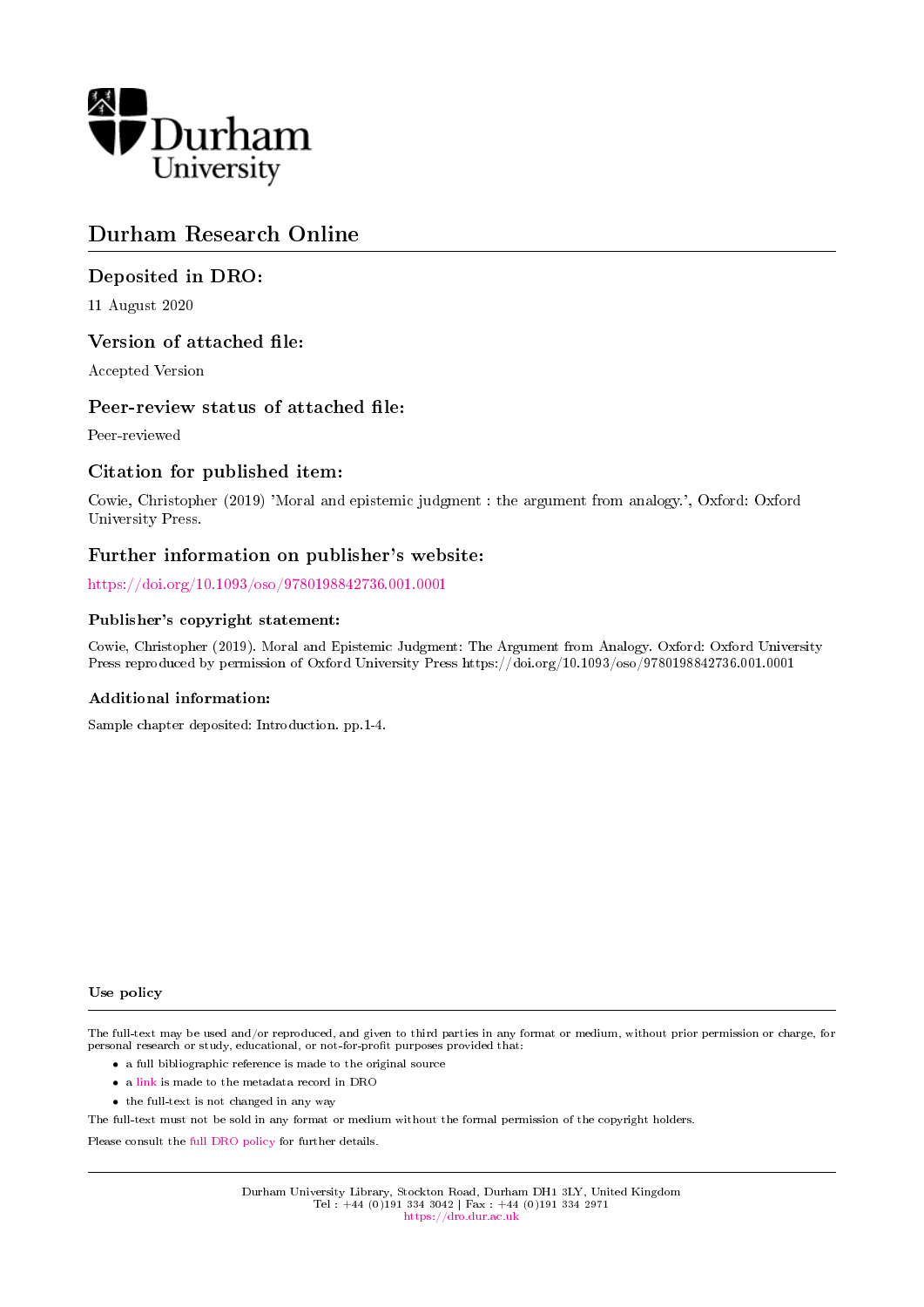# **Morality and Epistemic Judgment**

The Argument From Analogy

This is a draft of the introduction. The manuscript is forthcoming with *Oxford University Press* (expected date October 2019, available here).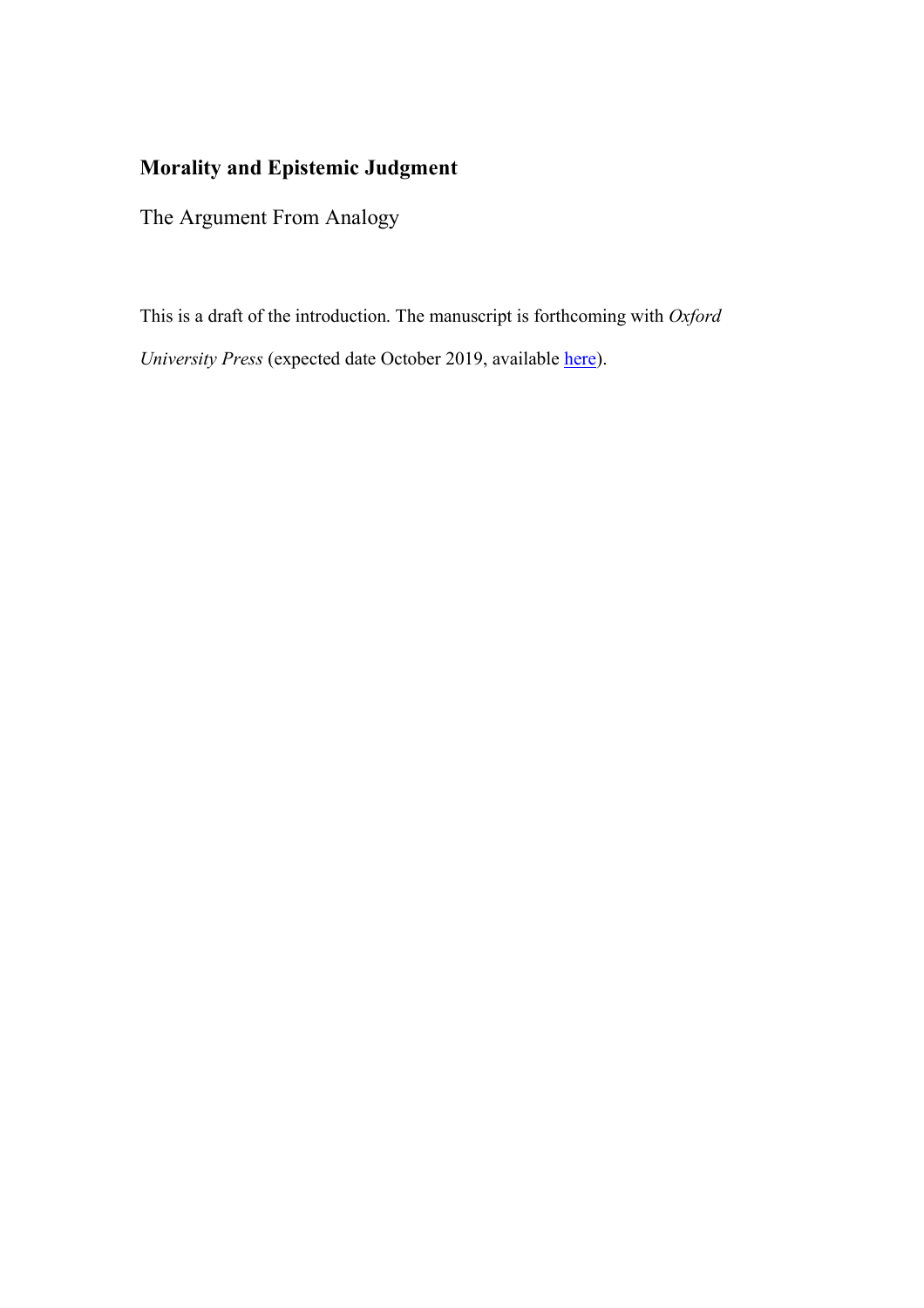## **Contents**

### 0. Introduction

### *Part I. The Argument From Analogy*

- 1. Moral Error Theory
	- 1.1 Preliminaries
	- 1.2 Internalism-based argument: commitment premise
	- 1.3 Internalism-based argument: existential premise
	- 1.4 Irreducibility-based argument: commitment premise
	- 1.5 Irreducibility-based argument: existential premise
	- 1.6 Contrasting the arguments
	- 1.7 Conclusion
- 2. The Analogy
	- 2.1 Preliminaries
	- 2.2 The parity premise: internalism-based
	- 2.3 The parity premise: irreducibility-based
	- 2.4 Das, Finlay and parity
	- 2.5 The epistemic existence premise
	- 2.6 Roadmap and strategic omissions
	- 2.7 Conclusion

### *Part II. Against the Analogy*

- 3. Against Internalism-Parity
	- 3.1 Internalism-parity and the basic rationale
	- 3.2 Explanation and trivial truths
	- 3.3 Explanation and trivial truths in morality
	- 3.4 Considered propositions and negative reasons
	- 3.5 The conventionalism criticism
	- 3.6 Work for epistemic institutionalists
	- 3.7 Conclusion
- 4. Against Internalism-Parity: A Further Argument
	- 4.1 The structure of the argument
	- 4.2 Action-explanation arguments
	- 4.3 The upshot and several objections
	- 4.4 Less clear-cut cases
	- 4.5 Conclusion
- 5. Against Irreducibility-Parity
	- 5.1 Irreducibility-parity and the basic rationale
	- 5.2 Streumer on irreducibility-parity
	- 5.3 Heathwood on parity
	- 5.4 The surrogate strategy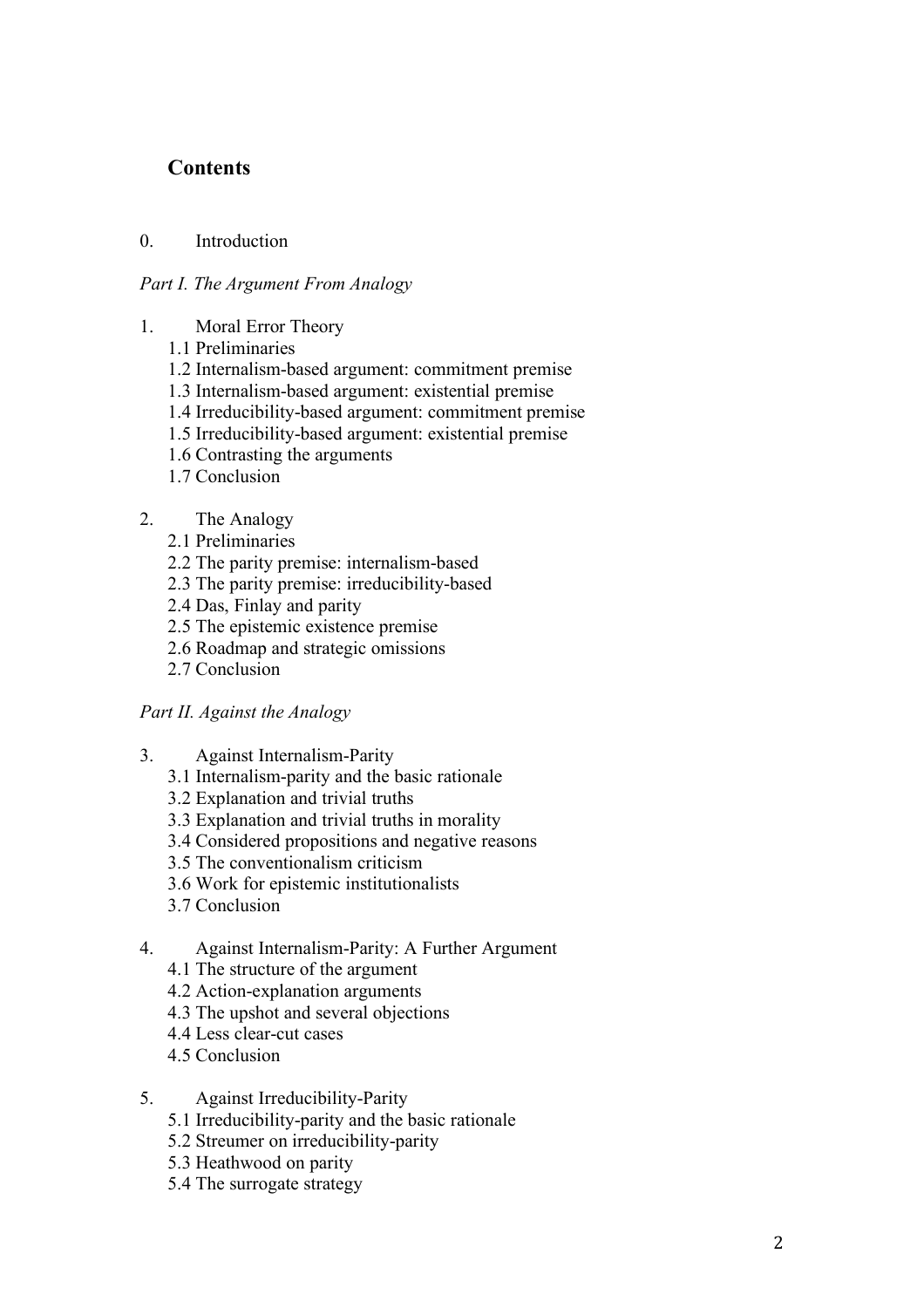### 5.5 Conclusion

*Part III. Elaboration*

- 6. The Conventionalism Criticism
	- 6.1 An attitudinal disanalogy
	- 6.2 The belief-based rationale
	- 6.3 The intentional interpretation
	- 6.4 The evolutionary interpretation
	- 6.5 The concept of belief
	- 6.6 Conclusion
- 7. Simple Veritism
	- 7.1 Criticisms of simple veritism
	- 7.2 Defending veritism
	- 7.3 Knowledge as the epistemic aim
	- 7.4 The anti-consequentialist argument
	- 7.5 Veritism and credence-based views
	- 7.6 Conclusion
- 8. The Normativity of Evidence
	- 8.1 Evidence and probability
	- 8.2 The nature of probability problem
	- 8.3 The problem of background information
	- 8.4 The degree of likelihood problem
	- 8.5 Conclusion

## *Part IV. Fall-Backs and Loose-Ends*

- 9. Error Theory and Thought
	- 9.1 Normativism and error theory
	- 9.2 Against conceptual normativism
	- 9.3 Moore's Paradox and conceptual normativism
	- 9.4 An error theory of belief?
	- 9.5 Normativity and deliberation
	- 9.6 Conclusion

# 10. A Puzzling Combination

- 10.1The structure of the argument
- 10.2Moral debunking and dispensability
- 10.3Epistemic debunking and dispensability
- 10.4A possible error theorist
- 10.5Conclusion
- 11. Conclusion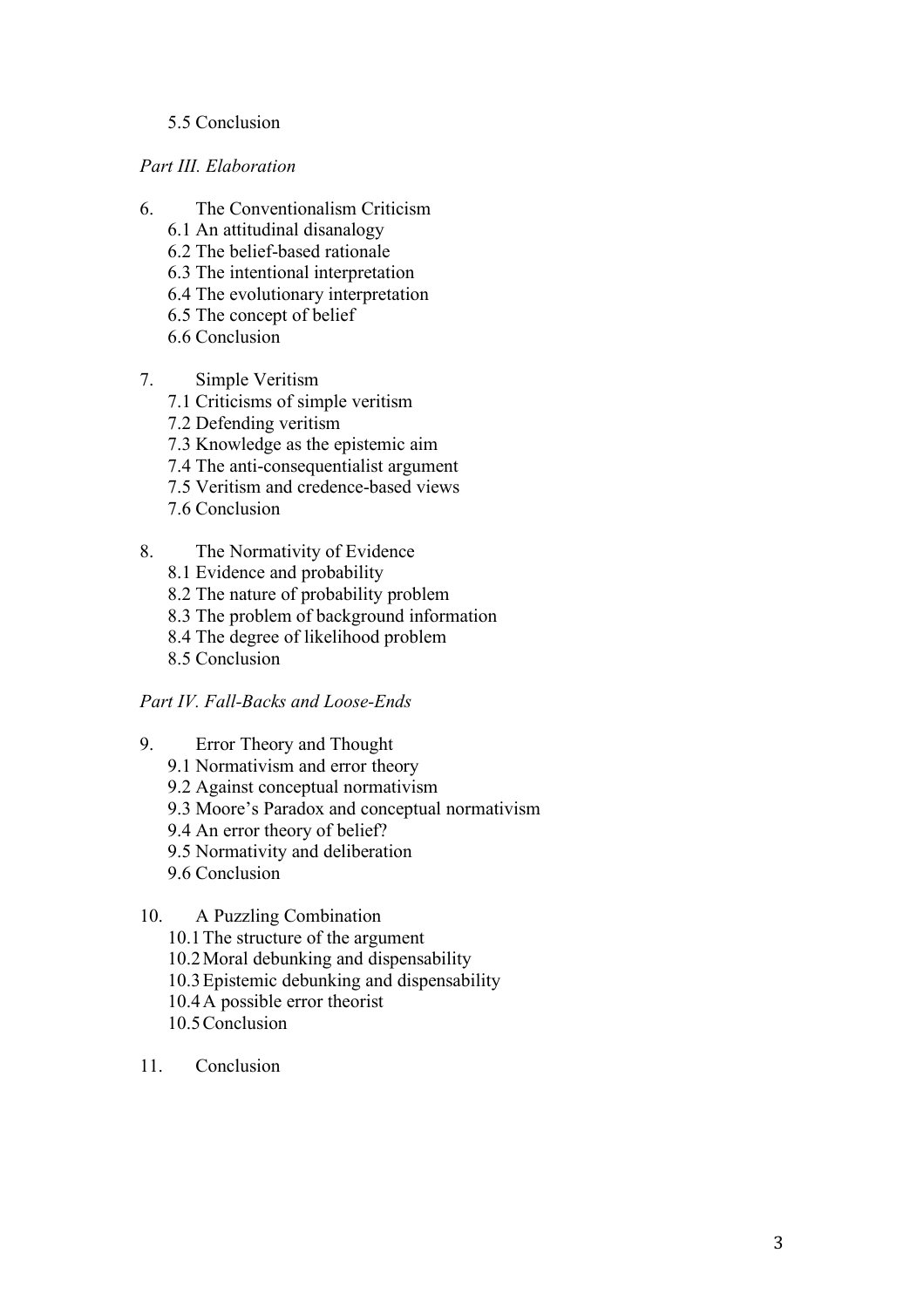## **0. Introduction**

Moral judgments attempt to describe a reality that does not exist. As a consequence those judgments – and those of us who make them – are systematically mistaken. This is the *moral error theory*. It is an unsettling thesis. Our moral views provide meaning and purpose in our lives, structure societies, legitimise punishment and on occasion demand great personal sacrifices. But according to moral error theorists they are nonetheless mistaken. In *The Gay Science* Nietzsche wrote: "Life is no argument at all; the conditions of life might include error."1 He was not defending the moral error theory but he expressed the sentiment behind it nonetheless. If the moral error theory is true, then one of the most pervasive features of human life – and arguably a key feature in the development and success of our species - is in error. Might morality be systematically mistaken in this way? This book is about an important argument for thinking it could not be. It is called *the argument from analogy*. I ask whether it succeeds. I argue it does not. This is good news for moral error theorists. It may be bad news for us.2 Or so I shall argue.

The basic structure of the argument from analogy is very simple. There are two key moves. The first move is to draw a comparison between moral judgments and epistemic judgments: judgments about what one ought to believe given one's evidence. Like moral judgments, epistemic judgments concern how one ought to behave in a sense that transcends personal interest and social convention. The second move is to use this comparison to reject the moral error theory. Because moral

<sup>1</sup> Nietzsche 1974, 121.

<sup>2</sup> Moral abolitionists disagree. See e.g. Garner 2007.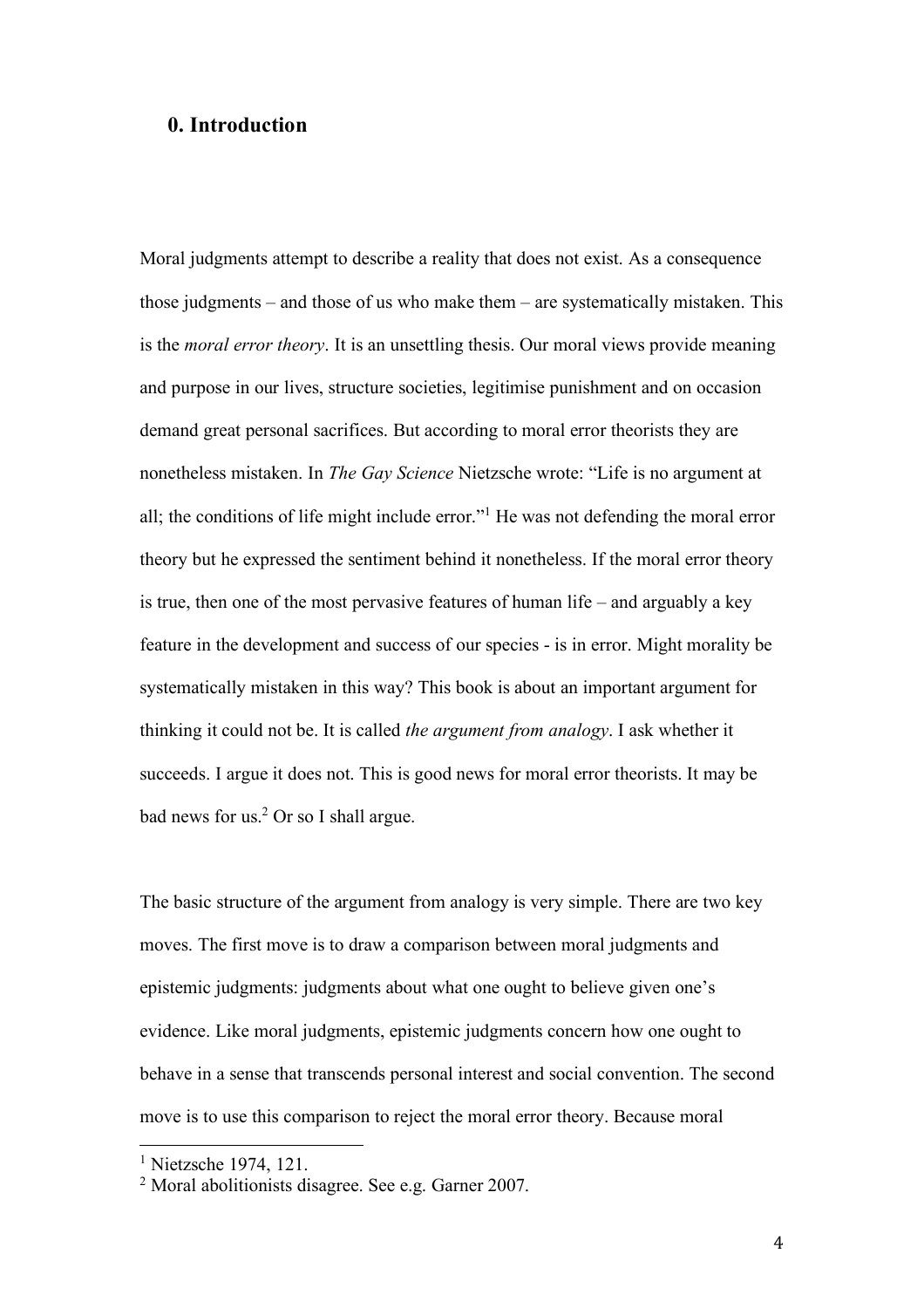judgment and epistemic judgment are so similar, any case for a moral error theory would entail an error theory about epistemic judgment too. But we know that an error theory about epistemic judgment is false. We could not reason or think in a systematic fashion without epistemic judgments. The conclusion is that the argument for the moral error theory must have gone wrong somewhere along the way.

This is the argument from analogy. It is a simple, powerful argument. In this book I systematise and assess its extensive recent use. I claim that it fails. I will get into the details in due course. But it is worth saying something more about the *motivation* for the project. The argument from analogy stands at the intersection of three different trends within contemporary philosophy, each of which is presently enjoying 'a moment'. The first of these concerns the moral error theory itself. There are few views in philosophy so closely associated with a single figure as the moral error theory is with J.L. Mackie.<sup>3</sup> But in recent years the view has found new supporters. Richard Joyce's *The Myth of Morality* has been followed by further volumes by Jonas Olson, Bart Streumer, Joel Marks and Wouter Kalf. <sup>4</sup> Each defends the moral error theory. The result is that the moral error theory is no longer eccentric or fringe. It is now one of the canonical 'positions' in metaethics, deserving of serious engagement.

The second trend concerns the general strategy of arguing *by analogy* in moral philosophy. This too is having something of a moment. Arguments by analogy work by drawing a comparison between morality and some non-moral analogue. This comparison is then used to establish a conclusion about morality. A traditionally

<sup>3</sup> Mackie 1977.

<sup>4</sup> Joyce 2001, Olson 2014, Streumer 2017, Marks 2012, Kalf 2018.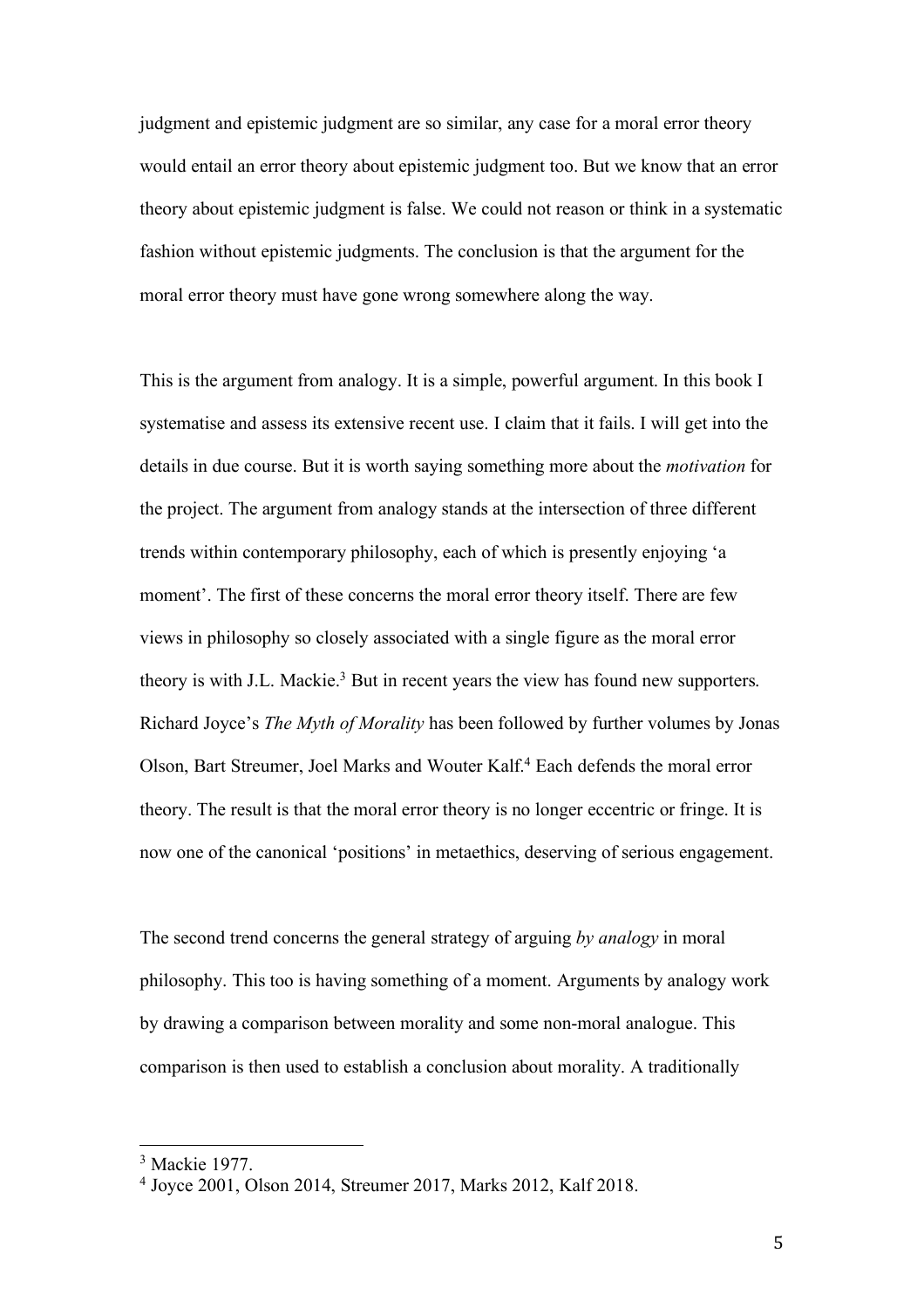popular analogy has been with secondary qualities, such as colour.<sup>5</sup> The analogy between morality and mathematics has an even more distinguished history. It has been – and continues to be - a fruitful source of arguments against moral scepticism and of models for how moral epistemology should work.<sup>6</sup> More recently the use of arguments by analogy as a strategy within moral philosophy – so-called 'companions in guilt arguments' - has been the subject of philosophical study and interest in its own right.7 Indeed this is in part a consequence of Mackie's suggestion that opponents of the error theory argue in this way:

[T]he best move for the moral objectivist is not to evade this issue, but to look for companions in guilt.<sup>8</sup>

These two convergent trends explain why - at this point in philosophical time – there should be an interest in using analogies to tackle the moral error theory. But why with *epistemology* as the analogue? Enter the third trend. It is increasingly common to think of epistemology and morality as in relevant respects *the same kind of thing*. This is for the most part a consequence of a shift in the mind-set of many epistemologists. They have increasingly come to think of epistemology as an *evaluative* or *normative* discipline. Its task is not merely to make descriptive claims about our beliefs and belief-forming mechanisms but to *evaluate* or *recommend*; to tell us which beliefs we *should* or *shouldn't* form. This is clearly expressed by Mark Schroeder:

<sup>5</sup> See especially McDowell 1998.

<sup>6</sup> Gill 2008. See e.g. Scanlon 2014: 70 and for discussion Clarke-Doane 2014.

<sup>7</sup> See Lillehammer 2007, Sinclair and Leibowitz 2015, Rowland and Cowie forthcoming.

<sup>8</sup> Mackie 1977, 39.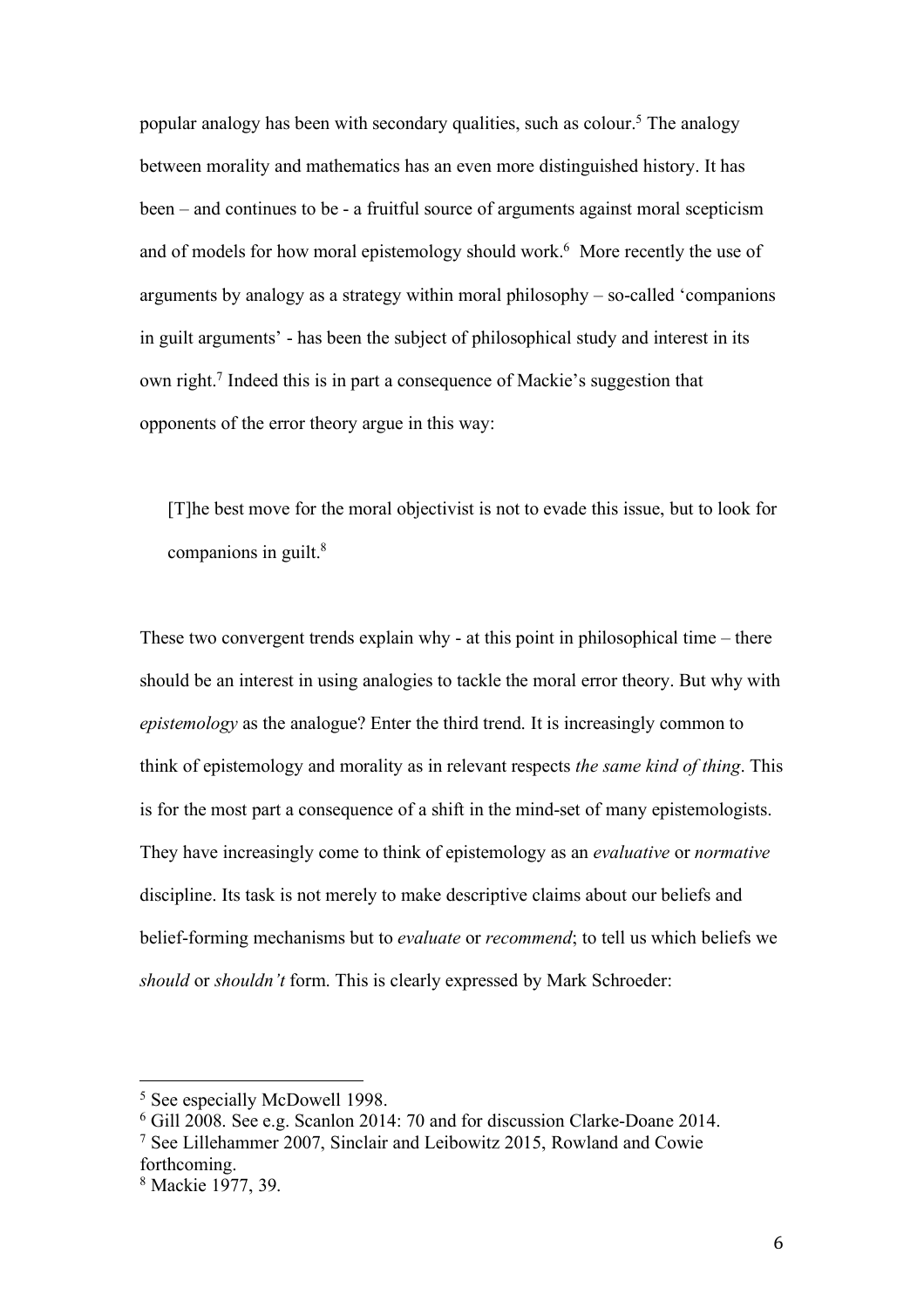Epistemology is in part a normative discipline. Epistemologists are not concerned simply with what people believe…They are concerned with what people *should* believe.<sup>9</sup>

This normative or evaluative 'turn' in epistemology brings it into the same orbit as morality. Both are normative or evaluative.

Given these three trends the argument from analogy is something of a Hegelian inevitability: a natural synthesis of the existing philosophical dialectics. Unlike Hegel however I can't claim to have got there first. Versions of the argument from analogy have been around for some time now. The first systematic treatment was provided by Terence Cuneo in his 2007 book *The Normative Web*. Here, Cuneo made use of a variant on the argument from analogy to undermine the moral error theory (amongst other things). Addressing Mackie, he writes:

J.L. Mackie was a moral nihilist... But he expressed no sympathy for epistemic nihilism... I doubt that he would've had much sympathy with it. For Mackie believed in the power of argument and reason.<sup>10</sup>

The point is a powerful one. A substantial literature has since developed in response to it; some supportive, some not. The most modest ambition of this book is to fairly and informatively systematise that literature while it is still possible to do so. The more ambitious aim is to show that the argument that it is about is misguided.

<sup>9</sup> Schroeder 2015, 379.

 $10$  Cuneo 2007,  $122$ .